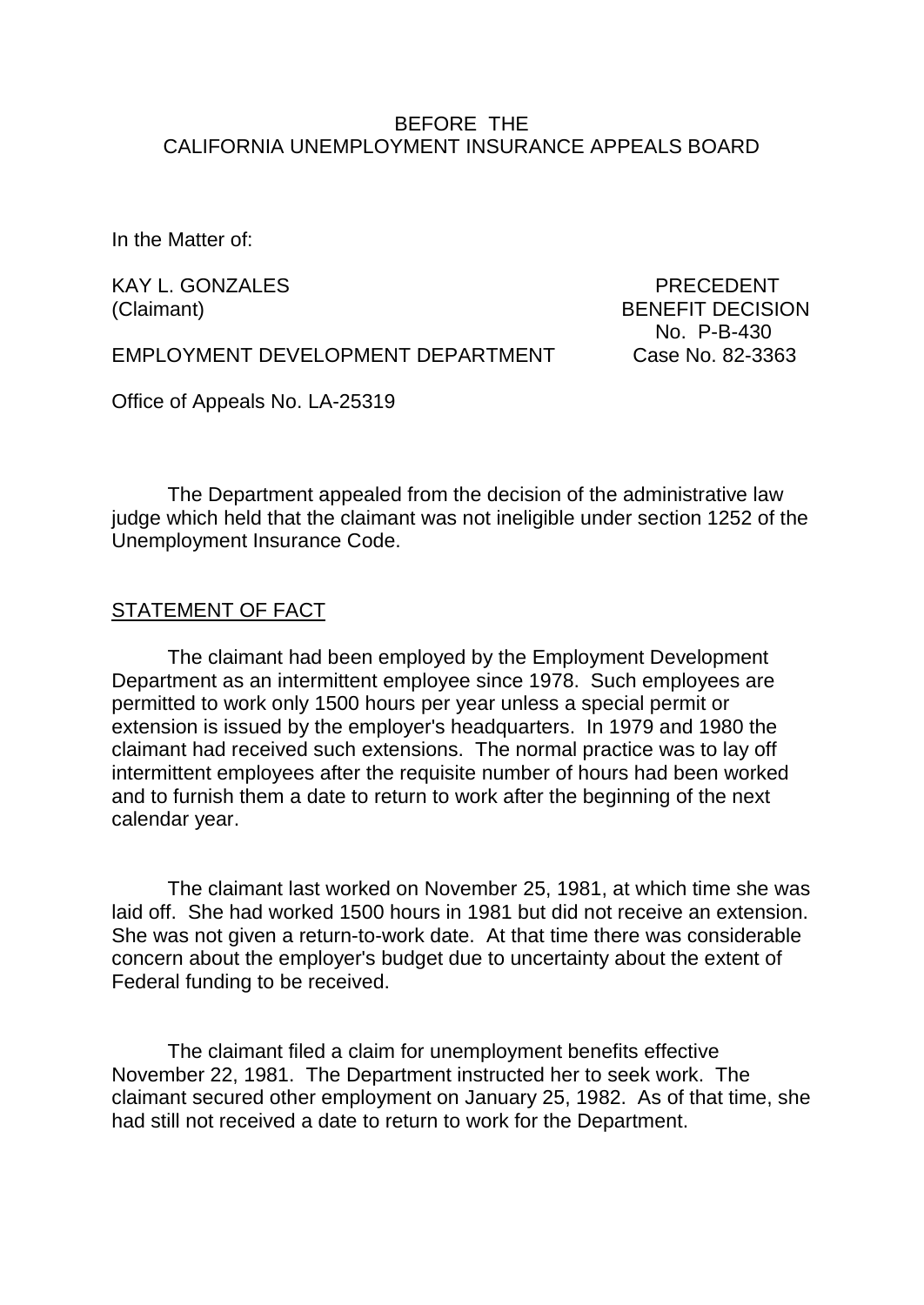At the time of her layoff the claimant requested and received pay for three weeks of accumulated vacation. Pursuant to its policy, the Department allocated such pay to the three-week period beginning November 29, 1981 and ending December 19, 1981. These payments exceeded the claimant's weekly benefit amount. The Department issued a determination holding the claimant ineligible for the three-week period under section 1252 of the code.

The Department contends that the claimant was temporarily laid off; that a temporary layoff is not a "termination of employment" within the meaning of section 1265.5; and that therefore such vacation payments were wages within the meaning of section 1252 of the code.

## REASONS FOR DECISION

Section 1252 of the code provides in part as follows:

"(a) An individual is 'unemployed\* in any week in which he or she meets any of the following conditions:

(1) Any week during which he or she performs no services and with respect to which no wages are payable to him or her.

(2) Any week of less than full-time work."

Section 1265.5 of the code provides:

"Notwithstanding any other provision of this division, payments to an individual for vacation pay or holiday pay which was earned but not paid for services performed prior to termination of employment, or commencement of unemployment caused by disability, as the case may be, shall not be construed to be wages or compensation for personal services under this division and benefits payable under this division shall not be denied or reduced because of the receipt of such payments."

The Department cites Appeals Board Decision No. P-B-161 for the proposition that a temporary layoff is not a "termination of employment" within the meaning of section 1265.5, above quoted.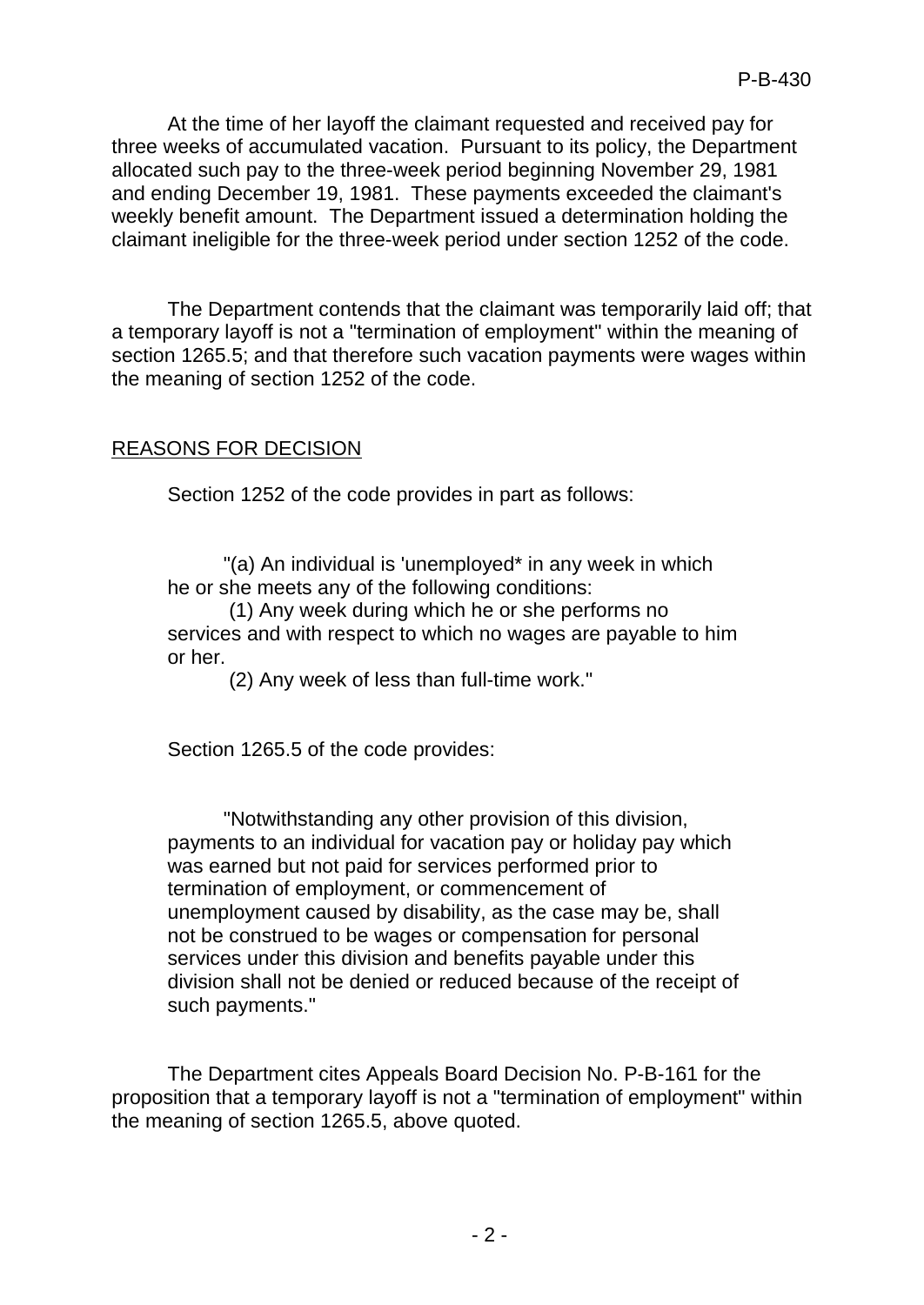In Appeals Board Decision No. P-B-161 the claimant was laid off when the employer's plant was shut down for a previously announced four-week period, following which the claimant returned to work for the employer. During his layoff, the claimant filed a claim for unemployment benefits. The employer paid vacation pay to the claimant which was allocated to a portion of the four-week period. The Appeals Board held that there was no "termination of employment" within the meaning of section 1265.5 of the code and that the vacation payment to the claimant constituted wages. The Board stated in part:

"In our prior decisions we have recognized that the legal question of whether an employment relationship is terminated or suspended may be extremely close or difficult to resolve (Appeals Board Decisions Nos. P-B-11, P-R-29, P-B-44, P-B-63, P-B-65, P-B-95, P-R-107, P-B-116, P-B-131, P-B-133, P-B-145 and P-B-155).

"In the present case, unlike the situations in Appeals Board Decisions Nos. P-R-29, P-B-34, P-B-75, P-B-92 and P-R-107, the claimant was not laid off for an indefinite period, but he was laid off for a definite period."

In Appeals Board Decision No. P-B-410 the employer regularly closed its plant between Christmas and New Year's. The Board held that holiday pay received for December 25 and December 26 constituted wages since the claimant was temporarily laid off with a definite date of recall and was not terminated from his employment.

In the present case, unlike the situations in Appeals Board Decisions Nos. P-B-161 and P-B-410, the claimant was given no definite date of recall following her layoff. The fact that she may have been placed on recall status is by itself of no consequence (Appeals Board Decision No. P-B-92). Considering the budgetary problems of the employer, it is problematical whether the claimant would ever have been recalled to work. It is clear that the claimant was laid off for an indefinite period of time. Consequently, her employment was terminated within the meaning of section 1265.5 of the code and her vacation pay does not constitute wages.